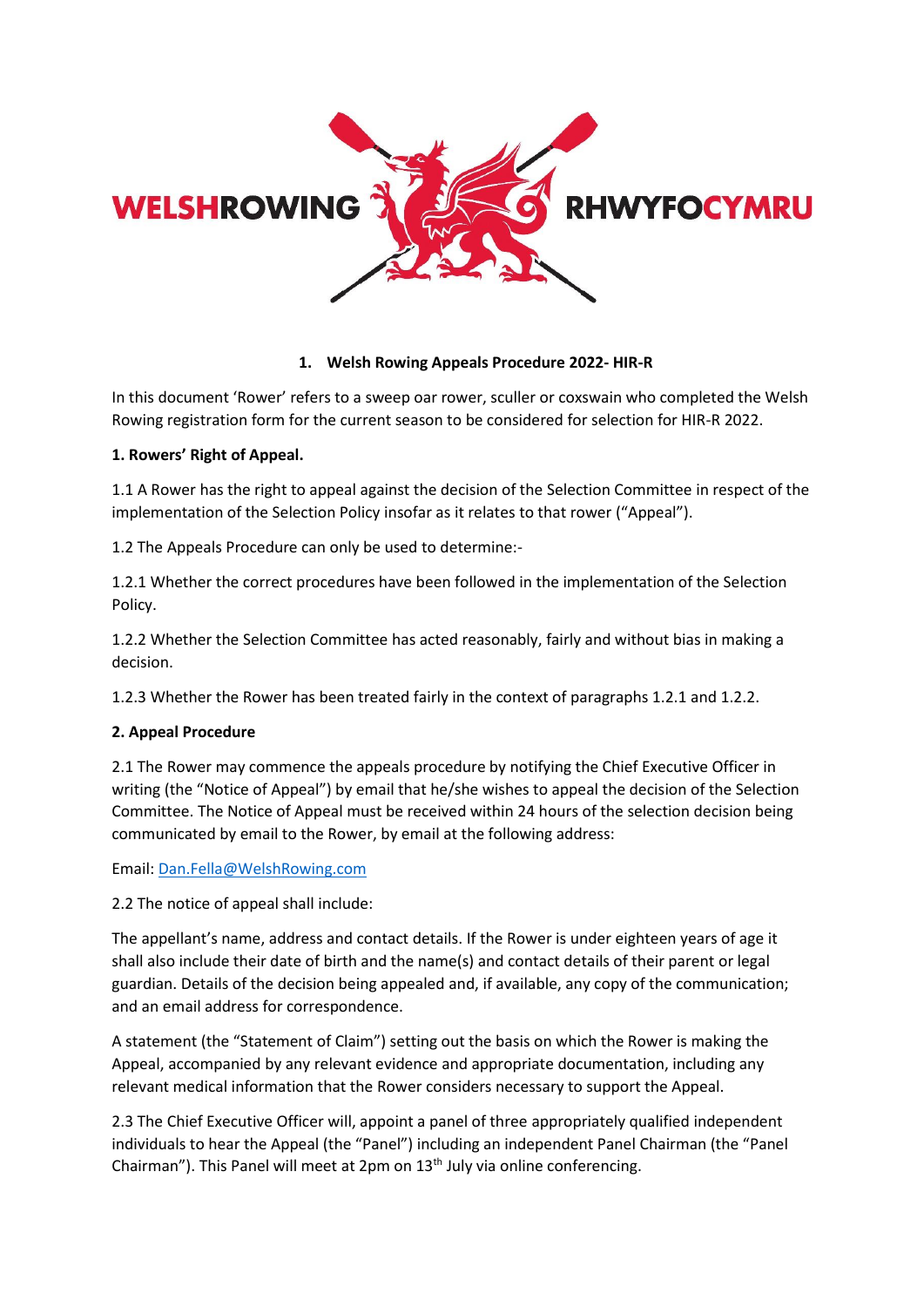The Panel shall, where possible, contain one member from the Welsh Rowing Board, one member from another Welsh or UK governing body and one member of the rowing community.

2.4 The Statement of Claim may be sent to the Chief Executive Officer by email to:

## Email: [Dan.Fella@WelshRowing.com](mailto:Dan.Fella@WelshRowing.com)

2.5 The Selection Committee will provide a response to email in writing by 9am on 13<sup>th</sup> July, which the CEO will forward to the Rower as soon as practicably possible. Unless otherwise notified, the Selection Committee will be represented at any Appeal by the Selection Chair.

2.6 Unless the Panel permits or directs otherwise, the parties shall not submit further arguments after the time limit for the submission of the Response or the Request as the case may be.

Note: IT IS VITAL FOR ROWERS REQUESTING AN APPEAL, AND THE SELECTION COMMITTEE TO APPRECIATE THAT THE OUTCOME OF THE APPEAL DECISION MAY HAVE CONSEQUENCES AFFECTING OTHER ROWERS AND THE SUBSEQUENT SELECTION PROCESS. ANY DELAY THEREFORE IN COMMENCING THE APPEAL AND SUBSEQUENTLY PROCESSING THE APPEAL IN ACCORDANCE WITH THE TIME LIMITS ABOVE MAY ULTIMATELY PREJUDICE THE OUTCOME OF THE APPEAL DECISION.

### **Time and Place of Appeal**

3.1 The Chief Executive Officer shall notify all the parties concerned with the names of the members of the Panel.

3.2 If any party wishes to object to the appointment of a Panel member that party shall, as soon as reasonably practicable after the Panel members are announced, submit in writing to the Chief Executive Officer the basis of that objection. Unless the applicable Panel member withdraws or the other party supports the objection the Chief Executive Officer shall determine the matter and shall if necessary request that a replacement Panel member be appointed.

3.3 The time limits set out in this Appeals Procedure may be extended or reduced by agreement between the parties. In the absence of agreement, the Panel may on application from either party direct that the time limits set out herein may be varied.

3.4 The Chief Executive Officer will as early as possible prior to the Appeal Hearing circulate to the individual members of the Panel, the Rower and the Selection Chair, copies of:-

- The Notice of Appeal and the Statement of Appeal
- The Response
- The Request
- Any further written representations made by either party which has been allowed by the Panel.

3.5 The Rower may be accompanied or represented at the Appeal Hearing by a maximum of one person. In the case of a Rower who is under eighteen years at the date of the Appeal Hearing a parent or legal guardian should also be present in addition to the person above.

3.6 The Selection Chair may be accompanied or represented at the Appeal Hearing by a maximum of one person.

3.7 The Panel will hear the evidence of both parties.